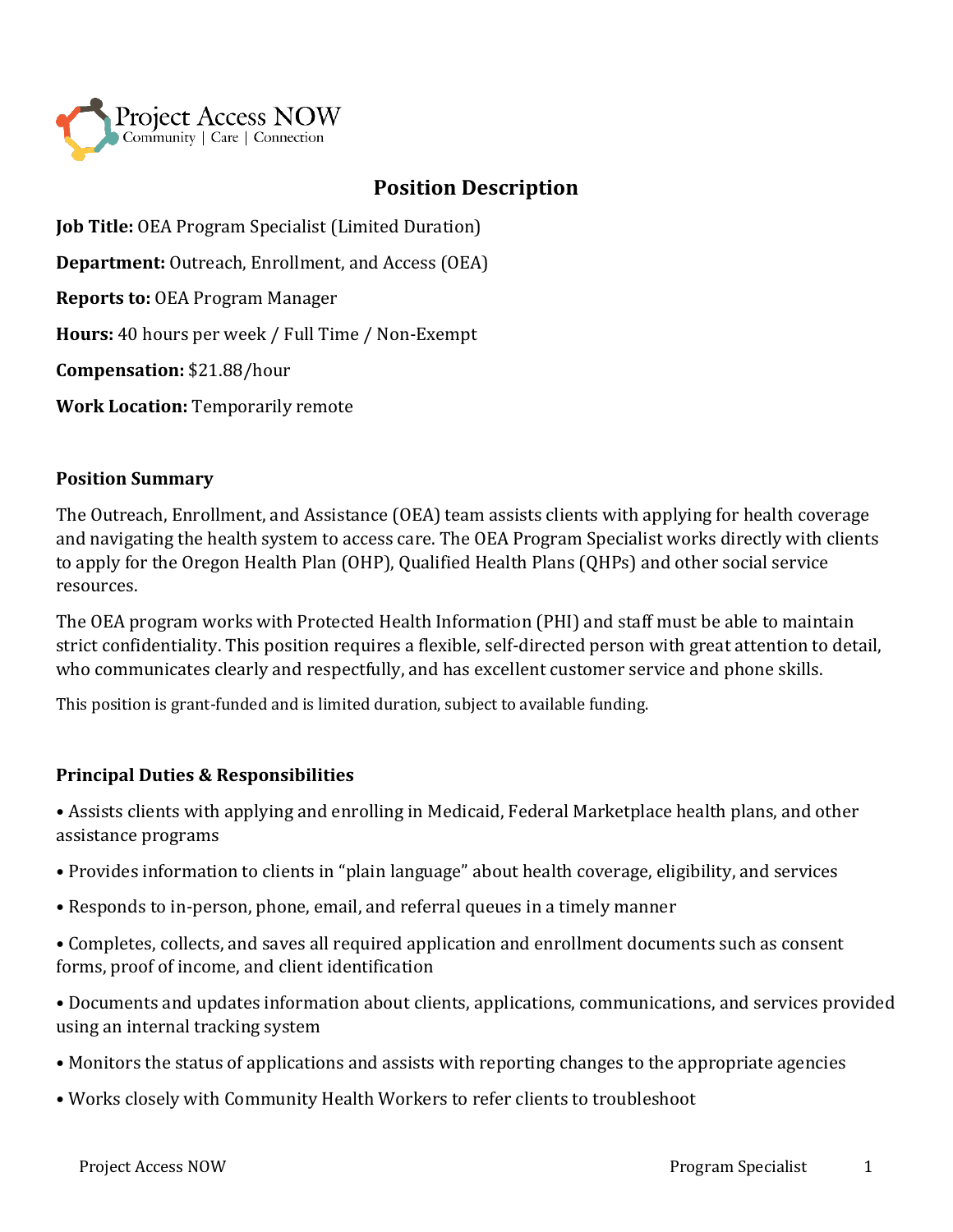- Communicates challenges with sites, clients, applications, and processes to OEA Program Manager
- Participates in team meetings, organizational committees, and staff meetings to improve program delivery and organizational culture
- Complies with organizational policies, contractual obligations, and HIPAA
- Other duties as assigned

#### **Qualifications**

• Employment dependent on completion of State training and certification for Oregon Health Plan and Marketplace enrollment

- Ability to work independently and as a team
- High level of accountability and reliability
- A valid Oregon driver's license, proof of insurance, or a reliable mode of transportation is required
- Must be able to pass a background check
- Bilingual and multicultural staff are highly desired

#### **Education, Experience, Transferrable Skills**

- High school diploma or equivalent
- Experience with Microsoft 365, SharePoint, Teams, and Virtual Meeting platforms
- Experience serving diverse, traditionally underserved communities is desired
- Knowledge of health coverage options, tax filing regulations, and marketplace enrollment is preferred
- Creative, with strong analytical and problem-solving skills, and ability to prioritize multiple tasks

• Verbal and written English language proficiency sufficient to communicate with co-workers, community leaders, and community members

### **Working Conditions**

- Occasional work on evenings and weekends
- Works at multiple locations with varying levels of ADA access
- Ability to lift 10 20 lbs.
- Prolonged periods sitting at a desk.
- Frequent use of keyboard, 2 monitors, mouse, telephone and/or headset.